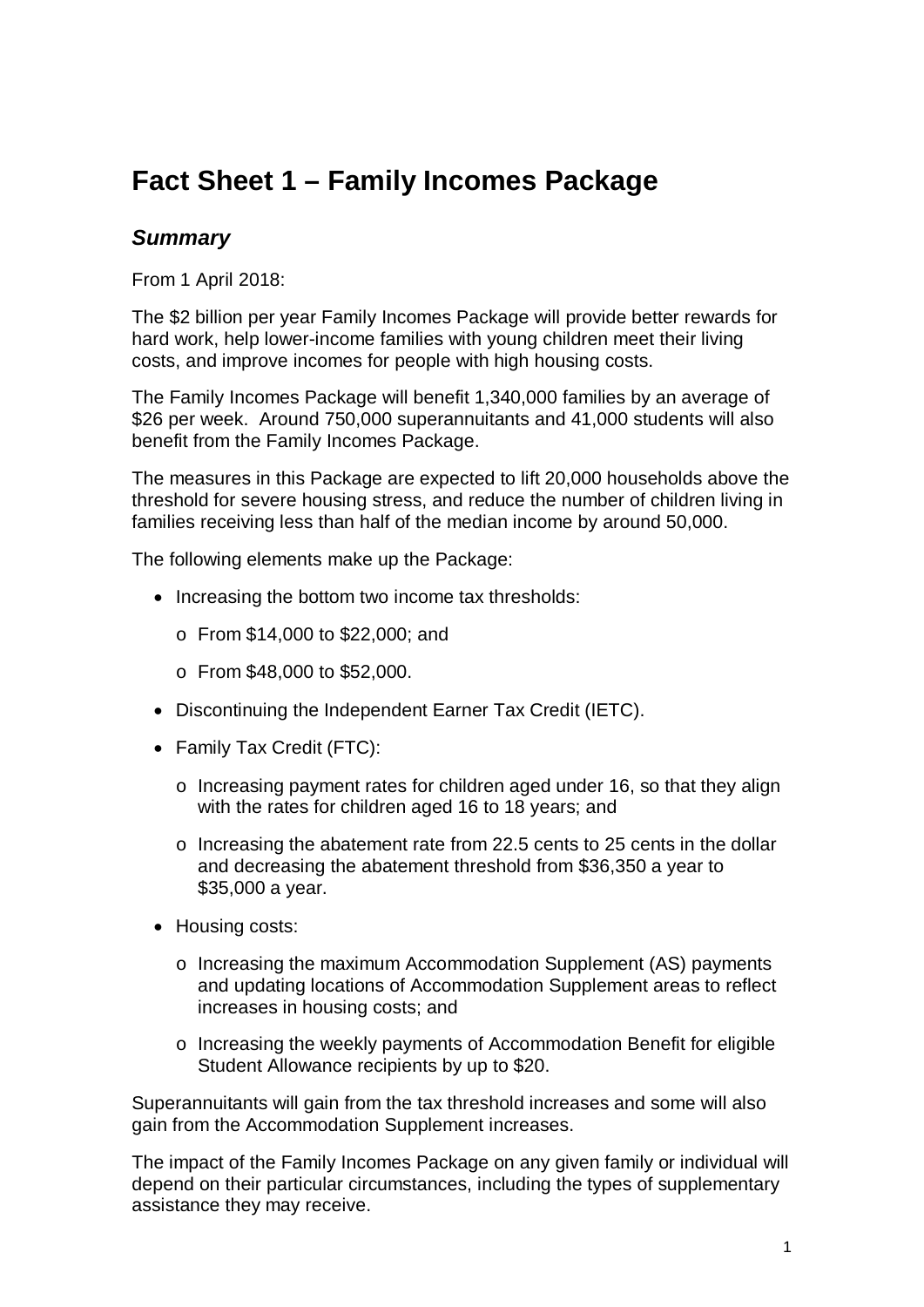## *Impact on family incomes*

#### **Tax threshold changes and discontinuing IETC**

The tax threshold changes provide a tax reduction of \$10.77 a week to anyone earning more than \$22,000 per annum, increasing to \$20.38 a week for anyone earning more than \$52,000 per annum.

These changes are likely to increase work incentives. Working families and individuals not receiving a benefit will gain from the tax threshold changes if their individual incomes are above \$14,000.

Individuals who receive the Independent Earner Tax Credit of up to \$10 per week will be fully compensated by the increase in the \$14,000 tax threshold. Only 32 per cent of those eligible claim this credit during the tax year.

New Zealand Superannuation recipients will gain from the tax threshold increases, and from the link between Superannuation rates and after-tax average wages.

#### **Changes to Family Tax Credit**

Eligible families with children aged under 16 will gain further from the increases to the Family Tax Credit rates for younger children.

Family Tax Credits increase by \$9.25 a week for the first child under 16, while credits for subsequent children increase by between \$17.75 and \$26.81 per week.

A small number of families may be disadvantaged by the changes to Family Tax Credit abatement settings but in nearly all cases this will be more than offset by the tax threshold changes. Transitional assistance will be available for any families experiencing overall losses of more than \$3 per week as a result of the changes across the Family Incomes Package.

#### **Changes to accommodation payments**

The maximum Accommodation Supplement rates for a two person household will increase between \$25 and \$75 a week, while larger households will gain up to between \$40 and \$80 a week in accommodation support, depending on where they live. In addition, the make-up of the four Accommodation Supplement areas will be updated so families in areas where housing costs have increased the most will receive further gains.

Families and individuals who are entitled to receive Accommodation Supplement at the maximum payment rate will gain from these changes.

Student Allowance recipients who are eligible to receive Accommodation Benefit at the current maximum weekly rate of \$40 may now receive up to \$60 per week. This will help around 41,000 students with high accommodation costs.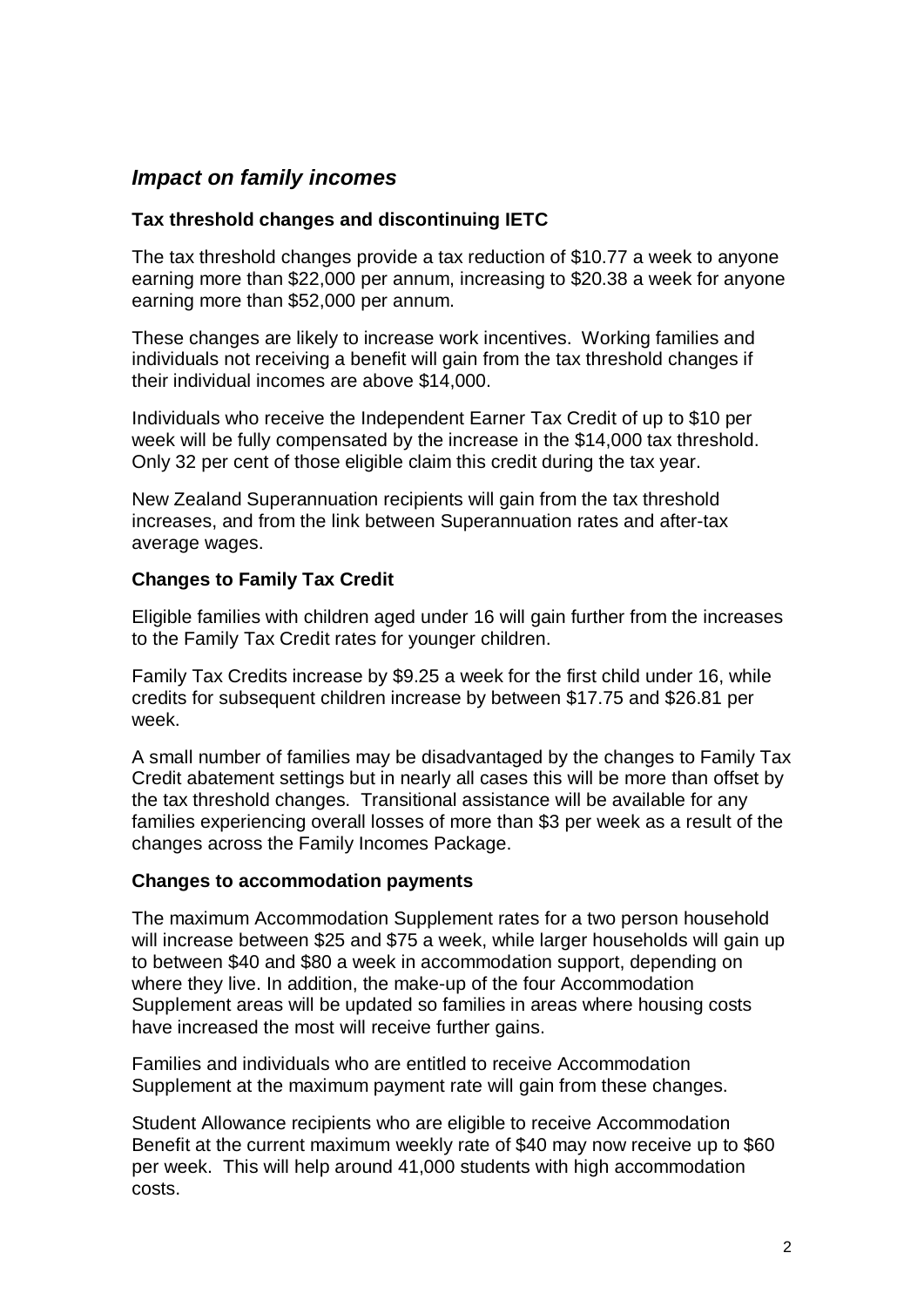# *Average impacts*

 $\overline{a}$ 

The package as a whole is expected to benefit around 1,340,000 families by an average of \$26 per week.

The table below shows the impacts across the population for those families who gain from the Family Incomes Package. These are approximate changes by income quintile, and indicate how a family's average gain is distributed across the elements of the package.

|                | <b>Minimum</b>     | Number of                   | Average change in: |             |            |           | Average gain             |
|----------------|--------------------|-----------------------------|--------------------|-------------|------------|-----------|--------------------------|
| Quintile       | income<br>in range | <b>Families</b><br>who gain | Tax                | <b>IETC</b> | <b>WFF</b> | <b>AS</b> | from all<br>elements $2$ |
| 1              | $^\star$           | 154,000                     | \$5.13             | (\$0.10)    | \$16.63    | \$17.04   | \$35.32                  |
| $\overline{2}$ | \$24,000           | 296,000                     | \$11.07            | (\$5.73)    | \$6.10     | \$3.81    | \$15.11                  |
| 3              | \$51,000           | 296,000                     | \$20.90            | (\$2.32)    | \$2.98     | \$2.14    | \$23.69                  |
| 4              | \$84,000           | 298,000                     | \$28.12            | (\$3.77)    | \$1.65     | \$0.25    | \$26.24                  |
| 5              | \$127,000          | 298,000                     | \$34.65            | (\$1.43)    | \$0.00     | \$0.00    | \$33.22                  |
| Total          |                    | 1,342,000                   | \$21.58            | (\$2.94)    | \$4.28     | \$3.32    | \$25.81                  |

**Table [1](#page-2-0)**: Distribution of gains by element<sup>1</sup>

There will be flow-on gains to around 750,000 superannuitants and 41,000 students who also benefit from the Family Incomes Package.

### *What is the economic effect of the package?*

In the short term, household consumption is expected to increase, increasing employment growth and reducing the unemployment rate by around 0.1 percentage points. Overall, the package results in a cumulative \$3 billion increase in nominal GDP across the five years to June 2021. It is expected to have a modest, positive impact on GDP in the long run.

<span id="page-2-0"></span><sup>1</sup> The Treasury recommends the following caveats be noted when interpreting this analysis. To ensure the sample is representative of the New Zealand population, sample weights have been modified to match the administrative characteristics of the Accommodation Supplement recipients. This has been done as an aggregate level adjustment. The impact of Temporary Additional Support is excluded from Table 1. Accommodation Supplement area changes have been included at the Urban Area (2001) level, however, subsequent changes have been made at the Area Unit level. Area Unit data is not available in Treasury's microsimulation model, so these changes have not been included. Table 1 excludes New Zealand Superannuation recipients and independent students.

<span id="page-2-1"></span>Some interactions between the tax and transfer system are not presented. Therefore the Tax, IETC, WFF and AS columns are not intended to sum to the average gain from all elements column.